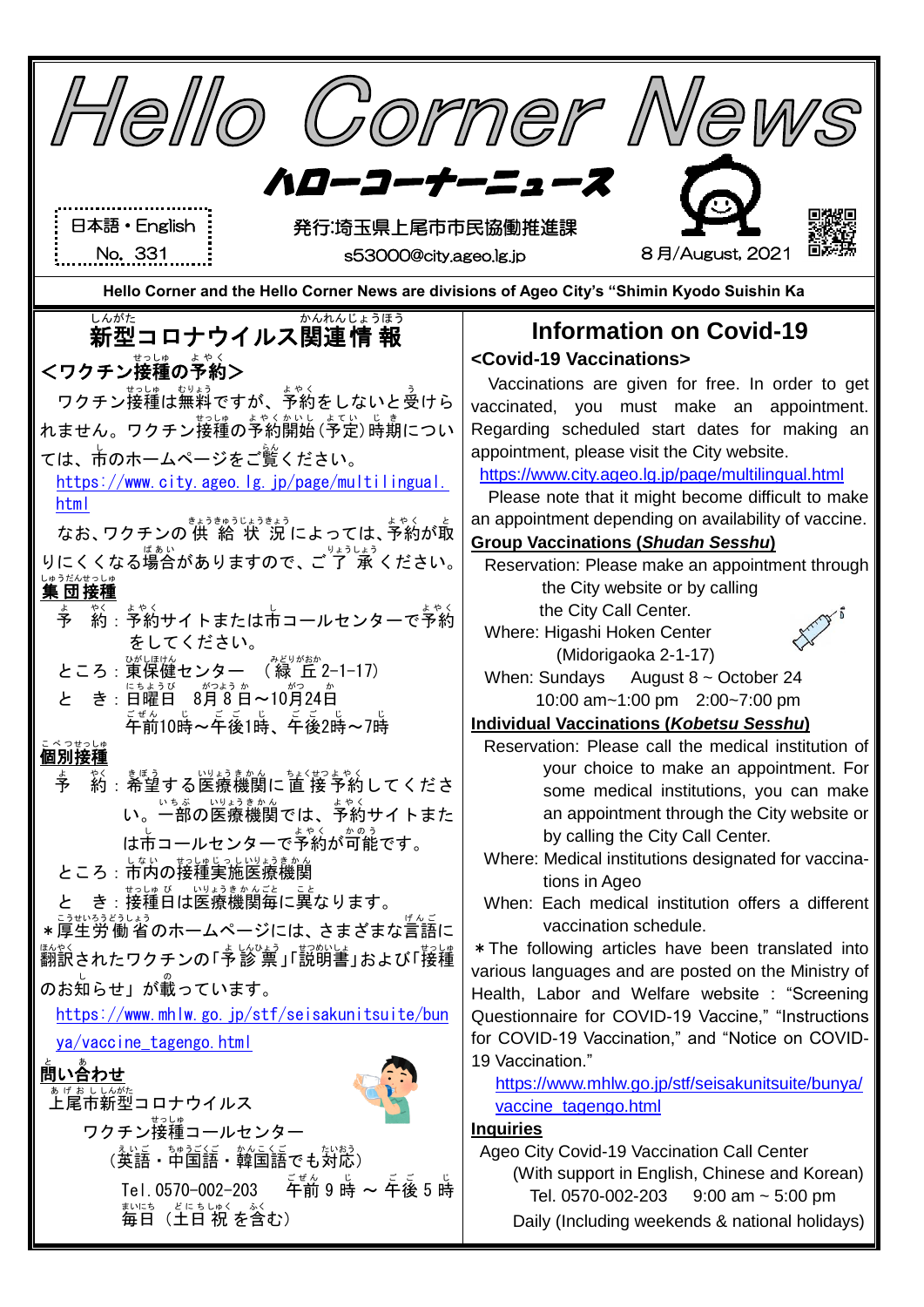## ─ ៵៶ッゅぅしゕくにんていしょうめいしょ<br>**<在 留資格認定証 明書>**

い<sub>ぜん</sub><br>依然として新型コロナウイルス感 染 症 の感染拡大 、<sub>にゅうこくてつき、ぇいきょう。およう。</sub><br>が入 国 手続に 影 響 を及ぼしていることから、 在 留 しかくにんていようめいよ。<br>資格認定証 明書 の有効期間は更に 延 長 され、 在 留 しかくにんひしょうかしょ。こうふんばんさん。<br>資格認定 証 明 書 の交付申請に必要な書類も簡素化さ れることになりました。詳しくは、出 入 国 在留 管理庁 かんりちょう のサイトをご覧 らん ください。

[http://www.moj.go.jp/isa/nyuukokukanri01\\_00155\\_1](http://www.moj.go.jp/isa/nyuukokukanri01_00155_1.html) [.html](http://www.moj.go.jp/isa/nyuukokukanri01_00155_1.html)

#### 避難 情 報 ひ な んじょうほう

\*\*\*\*。 こうすい<br>大雨や洪水など、災害のおそれがある時に出される งなんじょうほう<br>避難情 報のガイドラインが変わりました。 警戒レベル 4になると「避難指示」が出ますので、危険な場所か ■もいんなん<br>**ら全員避難しましょう。詳しくは、内閣府の多言語対応** チラシをご覧 らん ください。

[http://www.bousai.go.jp/oukyu/hinanjouhou/r3\\_hin](http://www.bousai.go.jp/oukyu/hinanjouhou/r3_hinanjouhou_guideline/) [anjouhou\\_guideline/](http://www.bousai.go.jp/oukyu/hinanjouhou/r3_hinanjouhou_guideline/)

## <u>\*</u>^\*^ <del>\*</del>^\*%?てっづ<br>**年金の請 求手続き**

<sub>ま。</sub><br>全ての年金は、受けられる資格があっても本人の 請 求 せいきゅう の手続 てつづ きがなければ受け取 う と れません。加入 かにゅう してい た年金制度によって請求先がちがいます。<sup>なねは必</sup>の まいきゅうきも かひょう<br>請 求 先 は下表のとおりです。

**<Certificate of Eligibility for Resident Status>** Since the Covid-19 pandemic still affects

immigration procedures, the validity period of the Certificate of Eligibility for Resident Status has been extended further and documents required to apply for reissuance of this certificate have been simplified. For more information, please visit the site of Immigration Services Agency of Japan.

[http://www.moj.go.jp/isa/nyuukokukanri01\\_00155\\_1.](http://www.moj.go.jp/isa/nyuukokukanri01_00155_1.html) [html](http://www.moj.go.jp/isa/nyuukokukanri01_00155_1.html)

## **Evacuation Information**

Guideline for evacuation information issued when the disaster risk is high due to heavy rain and/or flooding has been revised. When the alert level hits "Level 4" and "Evacuation Instruction" is issued, all residents should evacuate the affected area. For more information, please refer to multilingual flyers on Cabinet Office's site.

[http://www.bousai.go.jp/oukyu/hinanjouhou/r3\\_hinan](http://www.bousai.go.jp/oukyu/hinanjouhou/r3_hinanjouhou_guideline/) [jouhou\\_guideline/](http://www.bousai.go.jp/oukyu/hinanjouhou/r3_hinanjouhou_guideline/)

## **Procedures to Claim Pension Benefit**

Although you may be eligible for pension, you won't be able to receive your pension benefit unless you claim it. Depending on the pension system under which you have been covered, the office you need to go to for the claim will be different. Please see the chart below.

|                                                                                                                                                                                          | ねんきんせ いど<br>かにゅう<br>加入していた年金制度                                                                                                                                                                                                                                                |                                                                                                                                                                                                                                                                                                                                                                                  | ごうゅうさき                                                                                                                  |  |
|------------------------------------------------------------------------------------------------------------------------------------------------------------------------------------------|-------------------------------------------------------------------------------------------------------------------------------------------------------------------------------------------------------------------------------------------------------------------------------|----------------------------------------------------------------------------------------------------------------------------------------------------------------------------------------------------------------------------------------------------------------------------------------------------------------------------------------------------------------------------------|-------------------------------------------------------------------------------------------------------------------------|--|
|                                                                                                                                                                                          | Pension system that you have joined                                                                                                                                                                                                                                           |                                                                                                                                                                                                                                                                                                                                                                                  | Office to claim your pension                                                                                            |  |
|                                                                                                                                                                                          |                                                                                                                                                                                                                                                                               |                                                                                                                                                                                                                                                                                                                                                                                  | 保険年金課 (市役所 1階)                                                                                                          |  |
|                                                                                                                                                                                          | <b>Only National Pension</b>                                                                                                                                                                                                                                                  |                                                                                                                                                                                                                                                                                                                                                                                  | Hoken-nenkin-ka (1F of City Hall)                                                                                       |  |
|                                                                                                                                                                                          | こくみんねんきん<br>・国民年金<br><b>National Pension</b><br>(第3号被保険者期間のある人)<br>(Had the period of being a Type 3 insured)<br>‐ <sub>こくみんねんきん</sub> こぅせいねんきん  かにゅうきゕ゚ん<br>・国民年金と厚生年金の加入期間のある人<br>Both National Pension and Employees' Pension<br>・厚生年金だけ<br><b>Only Employees' Pension</b> |                                                                                                                                                                                                                                                                                                                                                                                  | おおみやねんきんじむしょ<br>大宮年金事務所<br>Omiya Nenkin Jimusho<br>(さいたま市北区宮原町4-19-9)<br>(Saitama-shi Kita-ku Miyahara-cho<br>$4-19-9)$ |  |
| なお、手続きに必要な書類が個人により異なります<br>ので、事前にねんきんダイヤル、大宮年金事務所、ま<br>たは保険年金課に問い合わせてください。<br>にほんねんきんきこう<br>→ 日本年金機構ねんきんダイヤル<br>医金手根<br>Tel.0570-05-1165<br>おおみやねんきんじ むしょ<br>大宮年金事務所<br>Tel.048-652-3399 |                                                                                                                                                                                                                                                                               | Since the documents which are needed to claim<br>pension benefit vary from person to person, please<br>contact any of the following offices to ask about the<br>required documents in advance: Japan Pension<br>Service Nenkin Dial, Omiya Nenkin Jimusho (Omiya<br>Pension Office), or Hoken-nenkin-ka.<br>$\rightarrow$ Japan Pension Service Nenkin Dial<br>Tel. 0570-05-1165 |                                                                                                                         |  |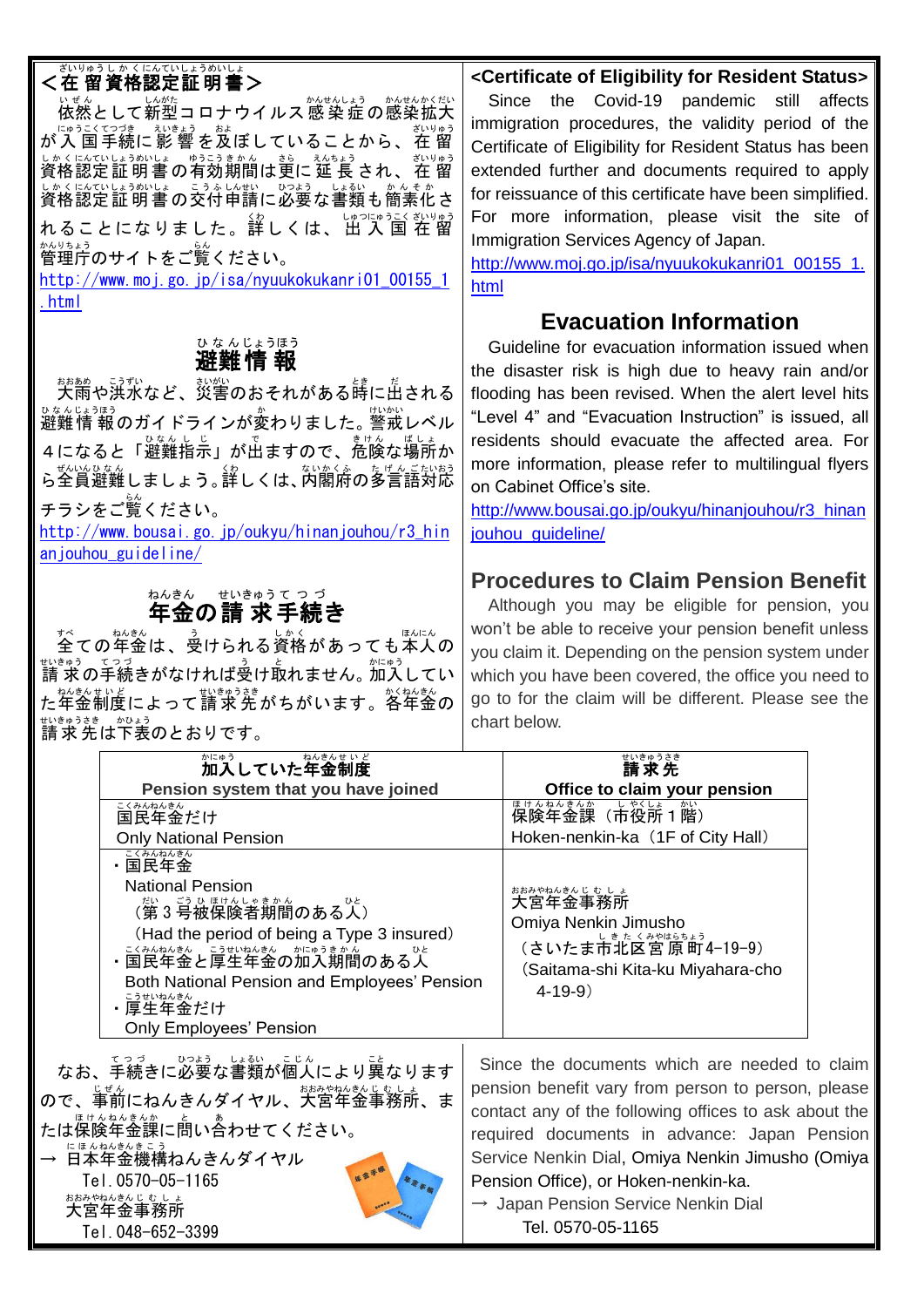## <sub>ほけんねんきんか</sub>

Tel.048-775-5137 / Fax 048-775-9827

#### 熱中症 ねっちゅうしょう

気温 きおん が 35度 ど を超 こ えると熱 中 症 ねっちゅうしょう とみられる 症 状 しょうじょう で <sub>きゅうきゅうはんそう</sub><br>救 急 搬送される人が急 増します。 家の中でじっとし ていても、室温や湿度が高いために熱 中 症になる <sub>ばぁぃ</sub><br>場合がありますので、注意が必要です。

ねっちゅうしょう。ょぼう<br>|熱 中 症 予防は、水分のこまめな <sub>ほ。。。</sub><br>補給が効果的です。普段は、水や お茶で構いませんが、<sup>にもたり</sup>着に



かいた嵵にはスポーツドリンクなどを飲んでくださ い。

この夏は、新型コロナウイルス感染防止のためマス クをするよう<sup>。</sup><br>クをするよう<sup>。</sup><br>おらえれています。しかし、高温多湿の 環 境 かんきょう でマスクを使 つか うと、熱 中 症 ねっちゅうしょう のリスクが高 たか くなる \*\*<br>恐れがあります。喉が渇いていなくても、こまめに水分 をとりましょう。

#### 上尾丸山公園の水辺再生 あ げ おまるやまこうえん ― み ず べ さいせい

ぁゖぉぉゃぉ<u>゠ぅぇ</u><br>上尾丸山公園では、2019年にかいぼり(池の水を 。<br>抜いて池をきれいにすること) を 行 い、外来魚を駆除 したことで在来種が回復し、小魚を食べる鳥を自にす る機会も増えています。市は、水辺の背生活動の一環と して、昨年、かいぼりでも捕えられないアメリカザリ ガニ\*を駆除 くじょ するイベント"みんなで水辺 みずべ 守 もり "を、自然 しぜん <sup>がくしゅうかん</sup> ま<sup>きさい じっし</sup><br>学習館と共 催で実施しました。

ことし<br>今年も"みんなで水辺守"を毎月2回開催していま す。氷辺の生き物を観察し学 習をしながら自然再生の <u>。。</u><br>手伝いができるこのイベントに, 参加してみませんか。 開催 かいさい 日 び は、園内 えんない ポスターまたは自然 しぜん 学習館 がくしゅうかん ホームページ をご覧ください。

<sub>\*アメリカ</sub>ザリガニは、秋草や水生生物などに被害を及 ばすため、環 境 省が緊 急対策外来種

として駆除を促進しています。



→ みどり公園課

Tel.048-775-8129 / Fax 048-775-9906

# しゅくじつ いどう<br>**祝 日の移動**

<u>ょうきょう</u><br>東 京2020 オリンピック・パラリンピック開催に合わ せて、今年の「山の日」 (8月11日)は、8月8日(日) に移動  Omiya Nenkin Jimusho Tel. 048-652-3399 Hoken-nenkin-ka

(National Health Insurance and Pension Section) Tel. 048-775-5137 / Fax 048-775-9827

## **Heat Stroke**

 When temperatures exceed 35℃, the number of people taken to hospital by ambulance due to heat stroke sharply increases. Even when you are indoors doing nothing, you may suffer from heat stroke if the room temperature and humidity get too high, so be careful!

Drinking adequate liquids is the effective way to prevent heat stroke. Drinking water or tea is usually enough to stay hydrated; however, after sweating heavily, you're encouraged to drink sports drinks.

To prevent the spread of Covid-19 infection, you are kindly requested to wear a mask this summer. However, wearing the mask in the hot and humid conditions may increase the risk of developing heat stroke. Accordingly, you're encouraged to drink liquids often even if you don't feel thirsty.

#### **Waterside Renewal in Ageo Maruyama Park**

"Kaibori" (cleaning ponds after draining them of water) was carried out for ponds in Ageo Maruyama Park in 2019. During this process, non-native fish were removed and there has been a return of native species. In addition, now more birds are coming to catch small fish in the ponds. As a part of this waterside renewal activity, City Office and *Shizen Gakushu-kan* (Nature Study Center) jointly organized the event called "Minna de Mizube-mori (Preserving the waterside by everyone)" last year to exterminate red swamp crayfish (Amerika zarigani)\* which cannot be captured by Kaibori.

"Minna de Mizube-mori" has been held twice a month this year as well. You are encouraged to participate in this event which enables you to help restore natural habitat while observing and learning about waterside creatures. As for event dates, please refer to posters displayed in Maruyama Park or visit the Shizen Gakushu-kan website.

\*The Ministry of the Environment encourages the removal of red swamp crayfish as they are a "non-native species requiring emergency measures," since they cause damage to water plants and aquatic life.

 $\rightarrow$  Midori-kouen-ka (Greenery & Park Section) Tel. 048-775-8129 / Fax 048-775-9906